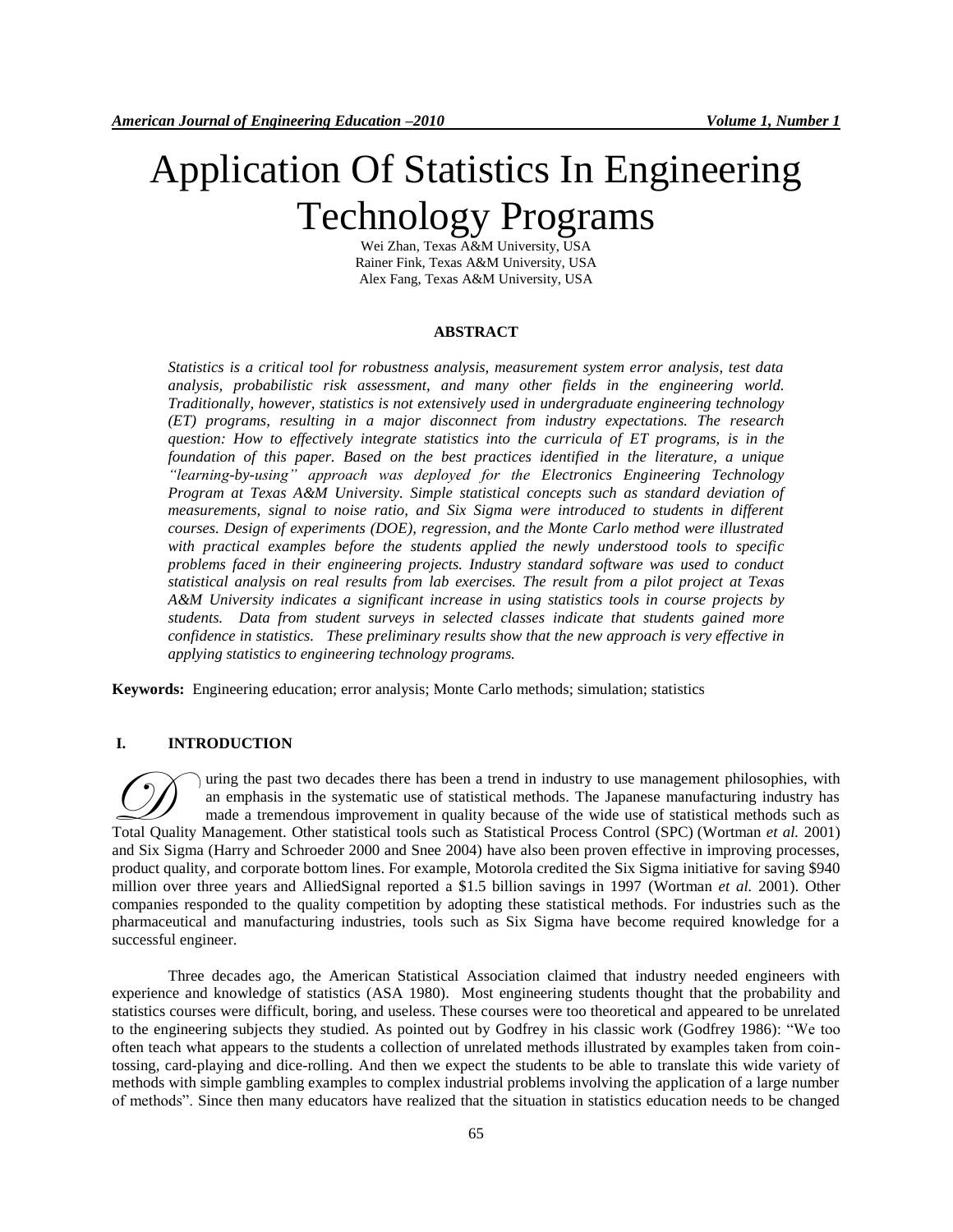(Hogg 1991 and Snee 1993). The needs from industry have led to a continuing effort to enhance the education on statistics (Hogg *et al.* 1985, Godfrey 1986, Garfield 1993, Romero *et al.* 1995, Villagarcia 1998, Fernández de Carrera 2006). Many statistics courses now use real-world examples, real data, and simulation to help students learn more effectively (Franklin *et al.* 2006, Mvududu 2003, Romeu 2006). A lot of work has been done to improve the teaching and learning of statistics. But the task is becoming more challenging: as the education on statistics is improved, the demands from today's industry are outpacing the improvement in education.

Even though intensive statistical courses are included in most traditional engineering curricula, historically, statistics is not extensively applied in undergraduate engineering technology (ET) programs. Usually the students take a statistics course from the Statistics Department as a prerequisite for other engineering courses and seldom use the knowledge they learned in any follow-on courses. They are rudely awakened when they graduate from college and are faced with real-world statistics-based engineering tasks in their first jobs. By then they have forgotten most of what they learned in the statistics course, or they do not know how to relate the statistical knowledge to the engineering applications encountered in the real world. Similar realistic evaluations in other traditional engineering programs such as chemical engineering (Koretsky 1998 and Prudich *et al.* 2003), biomedical engineering (Schmidt and Markey 2006), civil engineering (Pong an Le 2006), industrial engineering (Allen *et al.* 2004 and Runger *et al.* 2003), mechanical engineering (Marchetti and Gupta 2003), and electrical and computer engineering (Tougaw 2005) have led to increased curricular development efforts, primarily in engineering based statistics. However, educational research in statistics by ET programs is very limited. Part of the reason for this is that ET students typically focus on hands-on experiences and do not like theoretical analysis. Statistics, however, can be used as a very practical tool, especially in the area of measurement and testing, which is a main focus area in many ET programs. Although some results in statistics education in the literature can be applied directly to ET, the uniqueness of the students and the program requires special effort to make the teaching/learning of statistics more effective.

There have been several research efforts in the area of using statistics-related tools in ET programs (Fink 2005 and Zhan and Porter 2008) that focus on specific tools in specific courses. These efforts are far from sufficient, considering the importance of statistics for ET students, and a systematic approach to the seamless integration of statistics into a four-year ET curriculum needs to be studied.

The research question studied in this paper is as follows:

## "**How to effectively integrate statistics in the entire curriculum of ET programs?**"

# **II. METHODOLOGY**

Statistics is an important tool for robustness analysis, measurement system error analysis, test data analysis, probabilistic risk assessment, and many other fields in the engineering world. The key to the success of teaching statistics to engineering students is to make the statistics solution relevant to the engineering problems they face (Romero *et al.* 1995, Godfrey 1986, Garfield 1993, Hogg *et al.* 1985, Mosteller 1980, Villagarcia 1998, Fernández de Carrera 2006). Using real-world data (Koretsky 1998 and Bryce 1993) and real-world problems (Godfrey 1986 and Villagarcia 1998) is an important approach practiced by many educators. The Particular General Particular (PGP) strategy used by Mosteller (Mosteller 1980) and Romero *et al.* (Romero *et al.* 1995) can be very effective. Active participation by the students during the teaching and learning of statistics (Garfield 1993) is a good method to use to integrate the student into the teaching of statistics. Using simulation (Arnholt 1997, delMas *et al*. 1999, Mills 2002, and Romeu 1986) instead of theoretical derivation also shows promise for ET students. Using Excel to perform basic statistical analysis is also a very attractive option (Carr 2002 and Hunt 1994). Project-based learning (Schmucker 2004, Lovgren and Racer 1999, and Petruccelli *et al.* 1995) is another method used widely in ET programs, since laboratory exercises are one of the main learning tools for ET students (Pong and Le 2006, Marchetti and Gupta 2003, Barton *et al*. 1998, and Marvel and Standridge 2003). Standridge and Marvel presented a strong case for teaching statistics to engineering students in a laboratory course (Standridge and Marvel 2002). Early exposure and repetition is an effective approach of learning whether it is statistics (Prudich *et al.* 2003) or other knowledge (Zhan *et al.* 2009).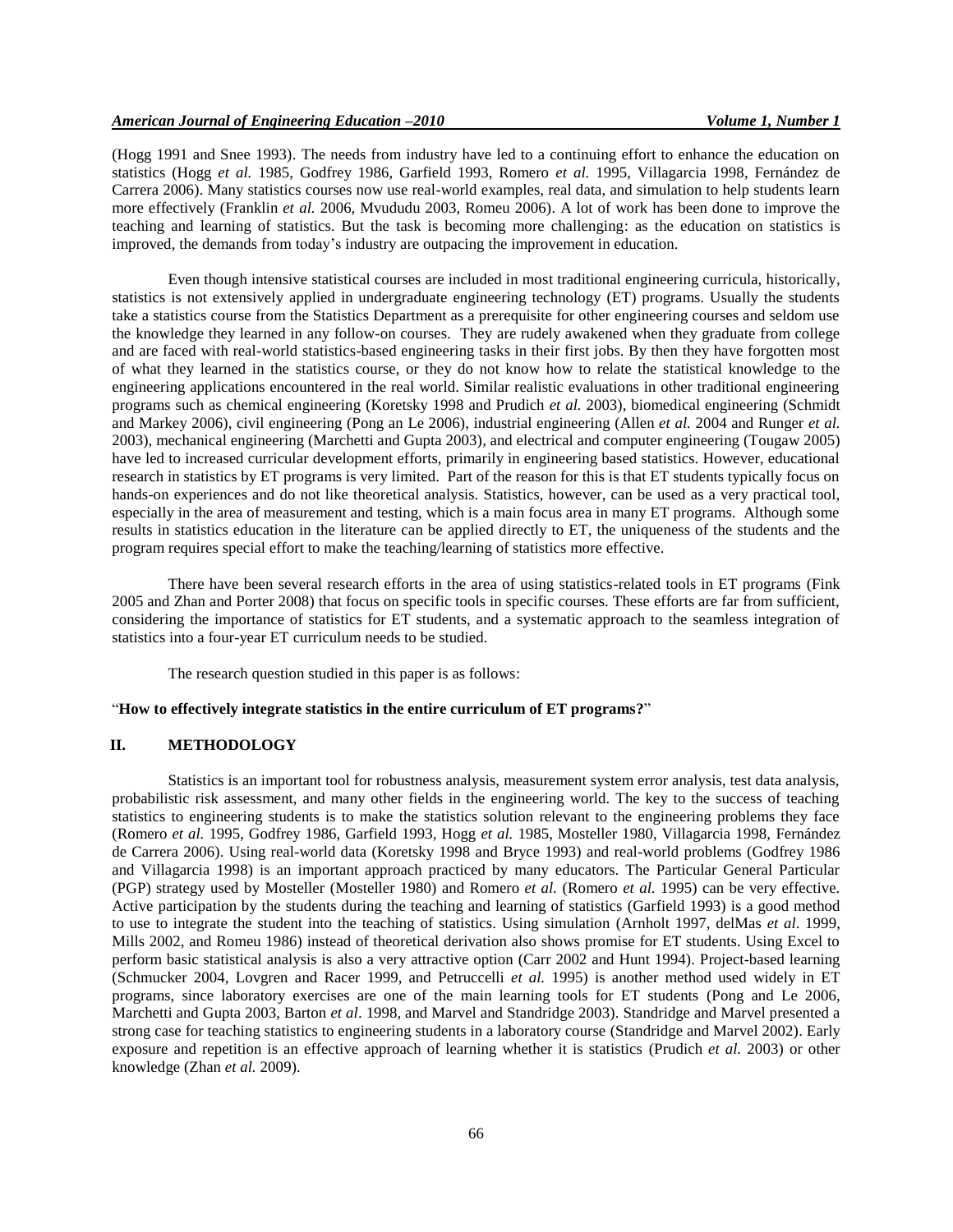The critical ingredients found in the published educational research on teaching and learning of statistics that can be potentially adopted by ET programs are summarized as follows:

- Using real-world data and problems
- Active learning of students
- Using software and simulation
- Using statistics in laboratories and projects
- Early and frequent exposure to statistics.

# **Qualifications**

Based on the approaches that potentially can be effective for ET programs in the education of statistics, a learning-by-using approach was applied in several courses in the Electronics ET program at Texas A&M University. This pilot project was started in the Spring semester of 2009, and it is an on-going effort. A total of eighty nine students participated in this project. These students are from four courses out of the total of eighteen courses offered by the Electronics ET program, which is about 22% of the courses. Seventy eight valid student survey sheets were collected for statistical analysis purposes. The results presented in this paper are preliminary. The effort will be continued and expanded to more courses. More data will be collected for the evaluation of the effectiveness of the proposed statistics teaching method. Future research can be conducted to quantitatively and qualitatively evaluate the effectiveness of this approach through student and faculty surveys, and feedback from former students and industry. Among the eighty nine students participated in this pilot project, about one fourth of them took the survey in two separate courses in sequential. This might have made the data somewhat skewed compared to the case where students were exposed to the learning-by-using approach for the first time. The latter case would have a more dramatic improvement over a semester. This is another potential subject for further research and is not discussed in this paper.

The main idea of the new approach is to use basic statistical concepts in as many courses in the curriculum as possible, with an emphasis on using statistical tools in the laboratory and course projects to solve real engineering problems. In addition to a stand-alone statistics course from the Statistics Department, within the program, statistical analysis methods and tools are introduced to the students to solve engineering problems whenever appropriate. The learning of statistical tools and concepts is based on real-world data and examples. After presenting the examples, the students are asked to use the statistics tools to solve problems they face in laboratories and projects. Software packages, such as Excel and Minitab (Meyer and Krueger 2005), that are easy to use were selected to conduct the statistical analysis. The learning of statistics is not limited to one course, so that the students first get exposure to the tools in a sophomore level circuit analysis course followed with repeated exposure in several other courses in the following semesters, with increased intensity and depth. The goal is to have students understand that statistics is not just a course that they must take and then can forget about; instead it is a useful tool that they need to master in order to do a better job as an engineer. It is worth noting again that the new approach proposed in this paper is not a replacement of the existing statistic courses or a newly created stand-alone course; instead, it adds to the broader application of statistics throughout the curricula of engineering technology programs with an objective of applying statistics to solve engineering problems.

Examples of teaching statistics in various courses are given to illustrate the implementation of the new approach.

## **Parameter uncertainty and part-to-part variation**

The concept of parameter uncertainty due to part-to-part variation was introduced to the students early in a sophomore level class, when electronic circuits were designed and analyzed. The determination of tolerance bands for electronic parts was discussed using statistical terms such as normal distribution, mean, and variation. Students were asked to take the variations in the parameters into consideration when they conducted experiments in the laboratories. Discussion in their laboratory reports must include discussion on the variations in their test data and how they were related to the parameter uncertainty. The Monte Carlo analysis (Casella 2004) tool in Multisim (Reeder 2006) was introduced in the circuit analysis course. Students were asked to conduct Monte Carlo analysis for a circuit and compare the simulated results to the actual test data.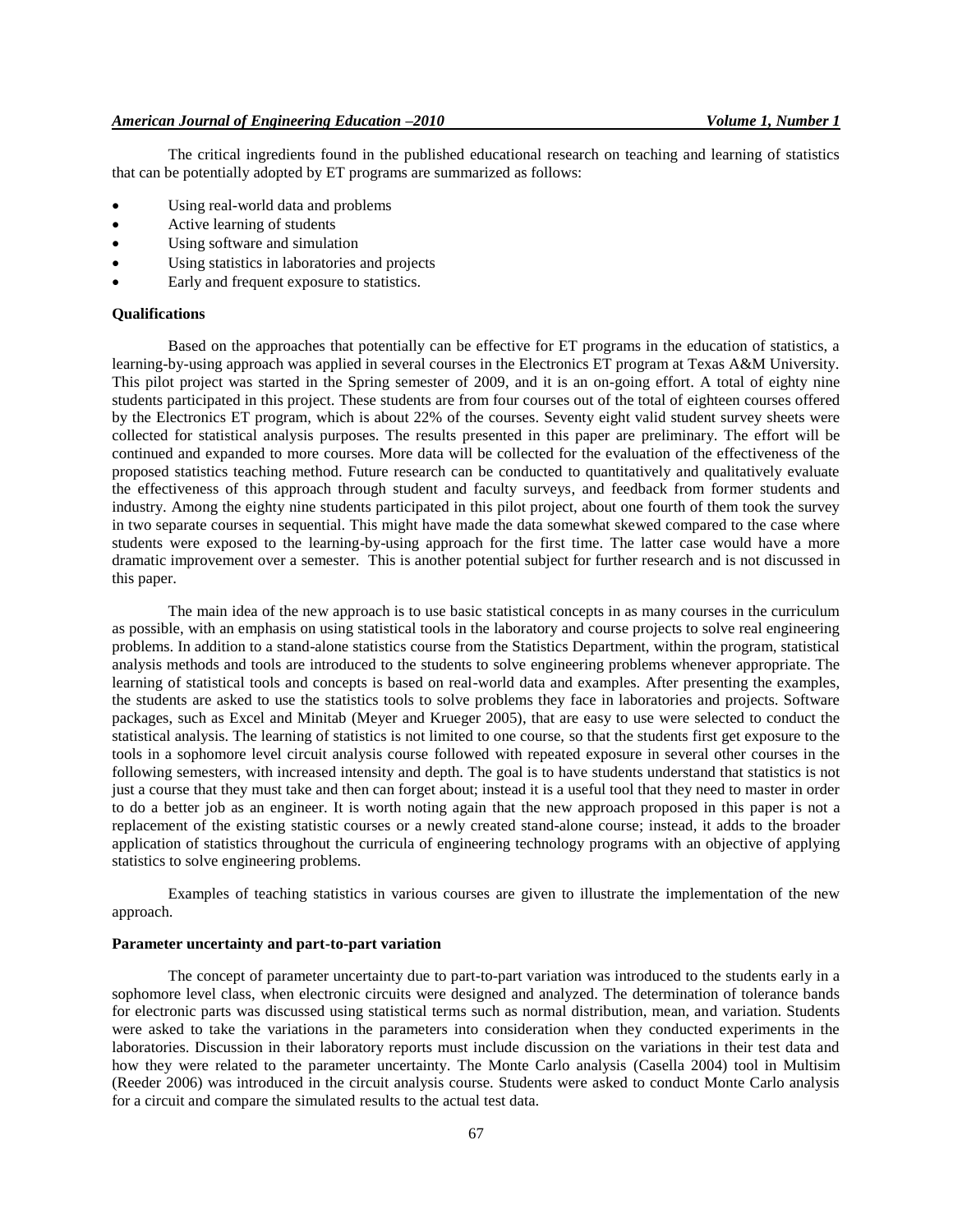(1)

## **Mean and standard deviation**

Mean and standard deviation are two statistical concepts that are very important and easy to understand. They are discussed in several courses using real-world examples. The calculation of the mean and standard deviation can be easily done using Excel or other software. A particular example that helps students understand how these can be used in engineering applications was illustrated with test data from a faculty research project involving wireless communication (Zhan and Goulart 2009). In this example, six different tests were conducted under four different test conditions (using different wireless cards and at different locations). The mean and standard deviation from each condition were used to calculate the signal-to-noise ratio (SNR) for the bandwidth of the wireless communication using the following formula

$$
SNR = \frac{mean}{state}
$$

|            | $-$ 0.0 $-$ 0.0 $-$ 0.0 $-$ 0.00 $-$ 0.00 $-$ 0.00 $-$ 0.00 $-$ 0.00 $-$ 0.00 $-$ 0.00 $-$ 0.00 $-$ 0.00 $-$ 0.00 $-$ 0.00 $-$ 0.00 $-$ 0.00 $-$ 0.00 $-$ 0.00 $-$ 0.00 $-$ 0.00 $-$ 0.00 $-$ 0.00 $-$ 0.00 $-$ 0.00 $-$ 0.00 |                    |                    |                    |  |  |  |
|------------|-------------------------------------------------------------------------------------------------------------------------------------------------------------------------------------------------------------------------------|--------------------|--------------------|--------------------|--|--|--|
| Test No.   | <b>Condition 1</b>                                                                                                                                                                                                            | <b>Condition 2</b> | <b>Condition 3</b> | <b>Condition 4</b> |  |  |  |
|            | 4.0                                                                                                                                                                                                                           | 2.0                | 16.7               | 14.3               |  |  |  |
|            | 3.3                                                                                                                                                                                                                           | 2.2                | 25.0               | 14.3               |  |  |  |
|            | 2.5                                                                                                                                                                                                                           | 2.5                | 20.0               | 12.5               |  |  |  |
|            | . .9                                                                                                                                                                                                                          | 2.3                | 20.0               | 12.5               |  |  |  |
|            | 2.3                                                                                                                                                                                                                           | 2.0                | 14.3               | 12.5               |  |  |  |
|            | 3.1                                                                                                                                                                                                                           | 1.9                | 25.0               | 12.5               |  |  |  |
| mean       | 2.85                                                                                                                                                                                                                          | 2.15               | 20.17              | 13.10              |  |  |  |
| stdev      | 0.76                                                                                                                                                                                                                          | 0.23               | 4.32               | 0.93               |  |  |  |
| <b>SNR</b> | 3.73                                                                                                                                                                                                                          | 9.52               | 4.67               | 14.09              |  |  |  |

**Table 1. SNR for bandwidth**

Without statistical analysis, one might come to the conclusion that Condition 3 is the best condition. Using the SNR defined in (1), it is clear that test condition 4 had the best signal-to-noise ratio among the four test conditions, while condition 3 was not even as good as Condition 2. Students in ET face similar scenarios in many projects throughout their education. This example provides a simple application of the use of statistical tools in solving engineering problems.

## **Six Sigma**

A presentation on Six Sigma and its application in real-world problems was prepared for students in both a junior level instrumentation course as well as the senior design course (Zhan and Porter 2008). The concept of reducing the variation in processes to improve the quality of a product is illustrated in Fig. 1. The DMAIC process of Six Sigma was briefly introduced in the presentation. Practical statistical analysis tools, such as Design of Experiments (Montgomery 2008), Monte Carlo analysis, Gauge R&R (Wortman *et al.* 2001), ANOVA, probability test, and regression were introduced to the students in the context of Six Sigma. Four Six Sigma projects for improvements of an intelligent weather based traffic control system (Zhan *et al.* 2009) were successfully completed in the instrumentation course**.**



**Fig. 1. Improvement of the quality of a product by reducing the variation**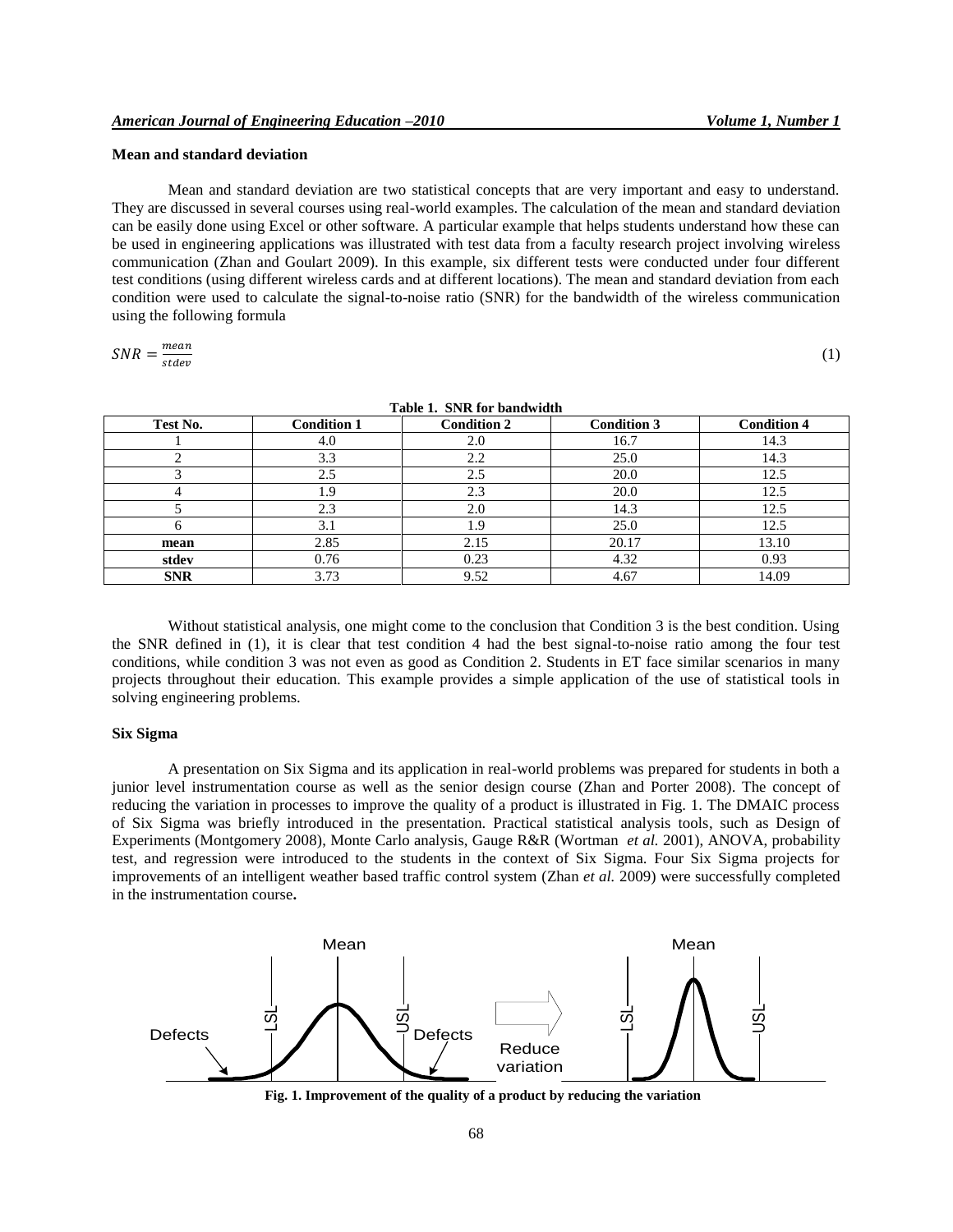# **Design of Experiments**

The Design of Experiments (DOE) technique is usually not discussed in an undergraduate statistics course. However, the tool is very important for test engineers. With the help of software such as Minitab, the design and analysis aspects of DOE become fairly straightforward. In DOE, a problem is defined first. Second, factors and levels are chosen. Third, the response variables to be measured are selected. Fourth, a test matrix is created using Minitab. Finally, experiments are conducted to acquire data. Software such as Minitab can be used to perform statistical analysis. This process is illustrated with an example from the wireless research project discussed earlier. The result of the DOE analysis for jitter in a wireless communication is plotted in Fig. 2. It is evident based on Fig. 2: The three major contributors to the jitter can be identified as packet size, location, and wireless card selection.



**Fig. 2. Pareto Chart for wireless communication jitter**

#### **Repeatability and Reproducibility (R&R)**

Taking measurements is an important task for ET students. They must understand that there are many sources for error in measurements. A key part of the measurement system analysis (MSA) is the analysis of repeatability and reproducibility of the measurements. The analysis of variance (ANOVA) can be used to estimate the contributions from the technician, the part-to-part variation, their interaction, and repeatability to the variation in the measurements.

Three teams of students used five signal-conditioning circuits with identical design to take temperature measurements. Table 2 shows the result of the ANOVA analysis. It can be seen that R&R accounts for 64.84% (= 44.27%+20.57%) of the total variance. The class came to the conclusion that better equipment and appropriate training for the technicians could significantly reduce the variance.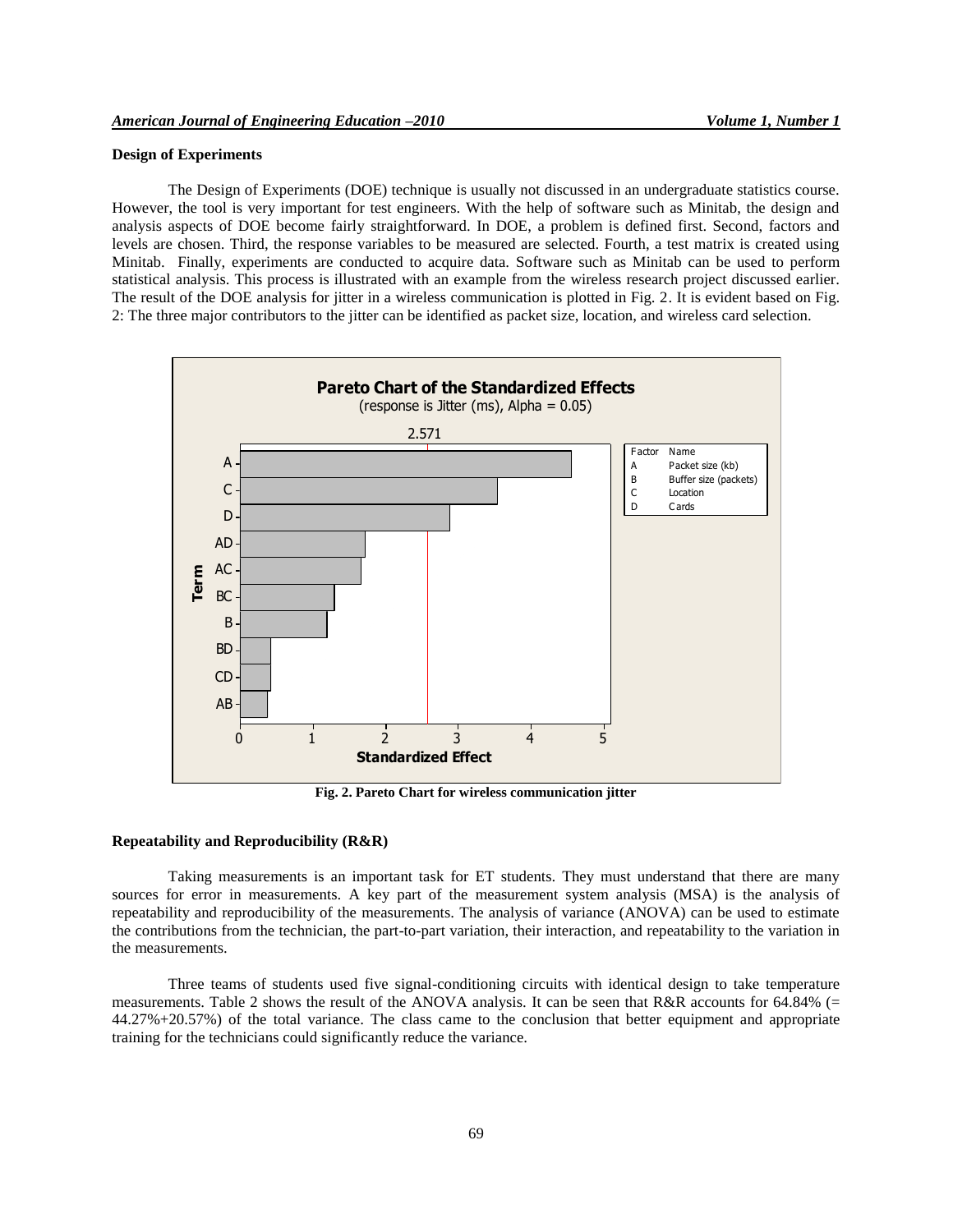| Table 2. Alvo v A Table (albila-0.03) |            |    |           |         |          |           |         |               |
|---------------------------------------|------------|----|-----------|---------|----------|-----------|---------|---------------|
| Source                                | SS         | DF | МS        | Fcal    | F(alpha) | Var       | Adi Var | $\frac{0}{0}$ |
| Technician                            | 1204.17    |    | 602.09    | 22.52   | 3.68     | 57.54     | 57.54   | 44.27         |
| Part No.                              | 1203.99    |    | 301.00    | 1.26    | 3.06     | 45.71     | 45.71   | 35.17         |
| Interaction                           | $-1604.61$ |    | $-200.58$ | $-7.50$ | 2.64     | $-113.65$ | 0.00    | 0.00          |
| Error                                 | 400.96     | 15 | 26.73     |         |          | 26.73     | 26.73   | 20.57         |
|                                       | total DF   | 29 |           |         |          | totals    | 129.98  | 100.00        |

**Table 2. ANOVA Table (alpha=0.05)**

## **Regression**

Regression is a useful tool for engineers. It could help the engineer identify the relationship between variables based on test data. An example from a motor speed control research project (Zhan 2007) was used to illustrate how to use regression to derive a function relating two variables. Fig. 3 is the simulated data, which is used to derive equation (2) using the least square regression method.

 $DutyCycle = 0.0267V<sup>4</sup> - 1.4984V<sup>3</sup> + 31.734V<sup>2</sup> - 303.28V + 1134.6$ 





Students in a junior level instrumentation course as well as senior design teams were asked to characterize temperature sensors using test data and utilize regression to identify variable relationships.

#### **Monte Carlo Analysis**

Monte Carlo analysis was first introduced in a sophomore circuit analysis course where students used Multisim to conduct the analysis of the effects of the resistance and capacitance distributions on the cut-off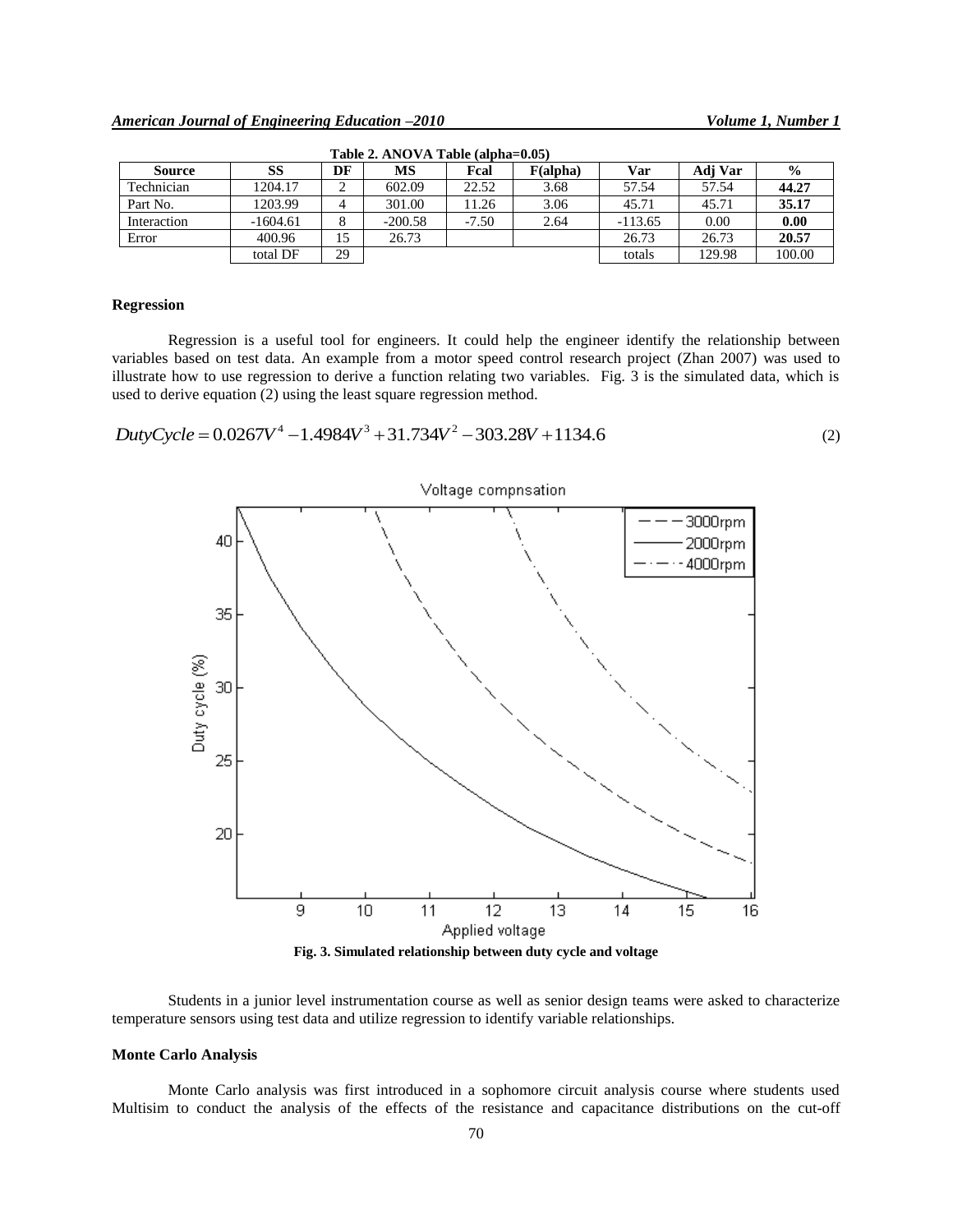frequency of a low pass filter. This was re-enforced in a junior level instrumentation course, where results from the motor speed control research project (Zhan 2007) were used to illustrate the use of the Monte Carlo analysis method. First, a MATLAB (The MathWorks, Inc. 2008) model was built for simulation. One thousand sets of motor parameters were randomly generated in a MATLAB script file and used to simulate the average speed error during PWM control. Using the simulation data, statistical analysis for the average speed error was conducted. Mean, standard deviation, confidence intervals, and other statistical values were calculated, as shown in Fig. 4.



**Summary for Average speed error: baseline**

**Fig. 4. Monte Carlo analysis for motor speed control.**

The real-world examples discussed here were presented in laboratory sessions or course projects. They were introduced as opportunities for students to use these tools to solve problems or improve designs. Real life projects were employed to bring out the application of statistics in engineering rather than using the approach of memorizing theory, simply to get a good grade. These examples worked exceptionally well for the specific courses and projects where they were employed in the ET programs at Texas A&M University. For the learning-by-using approach to work, the instructor must carefully select the examples and statistical tools such that examples are from real-world problems and the specific tools are relevant to the tasks faced by the students. It is also critical to make the use of tools straightforward, for example, use of Excel, Minitab, or other software is more effective than presenting theories and formulas to students.

# **III. RESULTS AND ANALYSIS**

The effectiveness of the new approach for applying statistics in ET programs at Texas A&M University is analyzed based on the following set of data:

- Examples of student work using statistical tools;
- Student surveys conducted in the beginning and the end of each semester;
- Percentage of statistical tool utilization in the final reports of course projects.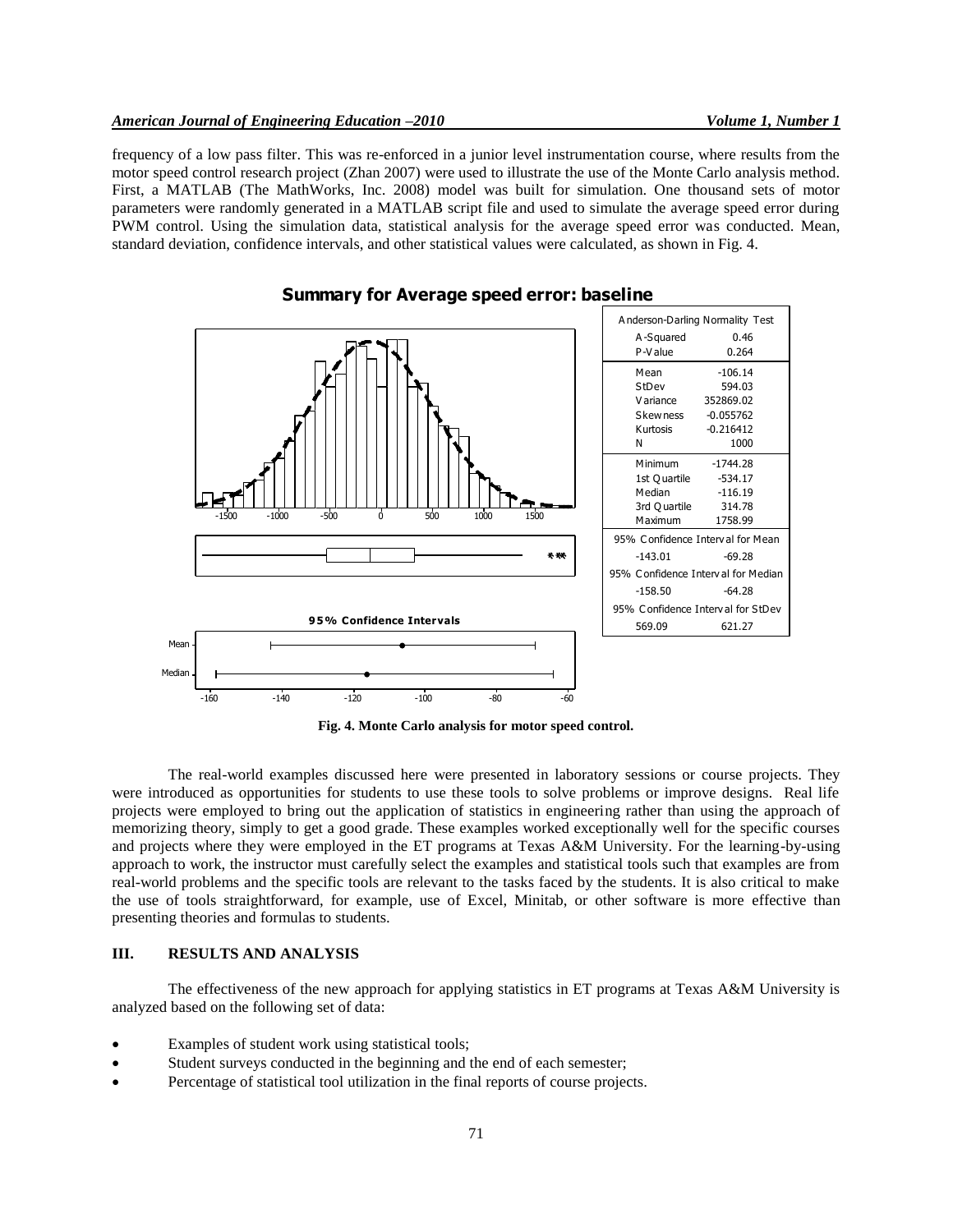## **Application of statistical tools by students**

Selected examples of students using statistics in their course projects are presented here to illustrate the effects of the new approach.

**Example 1**: A student team in Mixed-Signal Semiconductor Testing course used 100 DAC0808 (8-bit current output Digital-to-Analog Converter produced by National Semiconductor) chips and five different testing methods to analyze the correlation among different methods in their course project. The average errors are summarized in Table [3.](#page-7-0) Student errors were compared to the instructor error to verify that a common solution was reached. In DAC testing, two main approaches exist – all codes testing, which uses all possible digital input codes to create an analog output, and major carrier testing, which uses only major code transitions to provide a general voltage transition curve of the analog output voltages. All data sets were evaluated for Absolute Error, Gain Error, Offset Error, Differential Nonlinearity and Integral Nonlinearity.

| THE V. EITH MINITION OF TWO DITCOOOD CHIPS |                |                   |                     |            |            |  |  |  |
|--------------------------------------------|----------------|-------------------|---------------------|------------|------------|--|--|--|
| Team 1                                     | Absolute Error | <b>Gain Error</b> | <b>Offset Error</b> | <b>DNL</b> | <b>INL</b> |  |  |  |
| Instructor Solution                        | 0.8321LSB      | $-0.2631\%$       | $-1.4110mV$         | 0.3672LSB  | 0.2101LSB  |  |  |  |
| Teradyne all Codes                         | 0.8481 LSB     | $-0.2613%$        | $-1.4143mV$         | 0.3476LSB  | 0.2104LSB  |  |  |  |
| Teradyne Major Carrier                     | 0.5541 LSB     | LSB -0.1359%      | $-1.8750mV$         | 0.4897LSB  | 0.3425LSB  |  |  |  |
| LabVIEW All Codes                          | 0.7991LSB      | $-0.2596\%$       | $-1.3839mV$         | 0.2986LSB  | 0.1937LSB  |  |  |  |
| LabVIEW Major Carrier                      | 0.4550 LSB     | $-0.0921%$        | $-1.995mV$          | 0.5203LSB  | 0.4421LSB  |  |  |  |

<span id="page-7-0"></span>

| Table 3. Error analysis of 100 DAC0808 chips |  |  |  |  |  |  |
|----------------------------------------------|--|--|--|--|--|--|
|----------------------------------------------|--|--|--|--|--|--|

**Example 2**: A student team in the Circuit Analysis course used a series resonant circuit to measure the inductance of a motor coil. The test was repeated ten times with average and standard deviation calculated instead of the single measurement typically taken by students in previous semesters.

| <b>Trial</b> | <b>Resonant Freq. (Hz)</b> | Inductance (uH) |
|--------------|----------------------------|-----------------|
|              | 182,250                    | 0.076           |
| 2            | 163,400                    | 0.095           |
| 3            | 161,100                    | 0.096           |
| 4            | 163,000                    | 0.095           |
|              | 161,600                    | 0.097           |
| 6            | 164,200                    | 0.093           |
|              | 151,600                    | 0.11            |
| 8            | 143,300                    | 0.123           |
| $\mathbf Q$  | 139,800                    | 0.129           |
| 10           | 147,300                    | 0.117           |
| Avg.         | 157,755                    | 0.103           |
| <b>Stdev</b> | 12496                      | 0.0162          |

**Table 4. Test data from a resonant circuit used for statistical analysis**

Data in Table 4 provides a much better picture of the quality of the measurements in comparison to a single measurement. The students understood that if a single measurement were taken, the result could be anywhere between the extreme values of 0.076 micro Henry and 0.129 micro Henry. By taking multiple measurements and calculating the average and standard deviation, their measurement for the inductance was more accurate and the error could be estimated using the standard deviation.

**Example 3**: The analysis of statistics variation by a student team using the Teradyne A567 is shown in Fig. [5.](#page-8-0) Instead of testing once with the tester, the students repeated the tests 110 times and were able to understand that there were variations among the test data. The histogram visually displays the distribution of the gain error.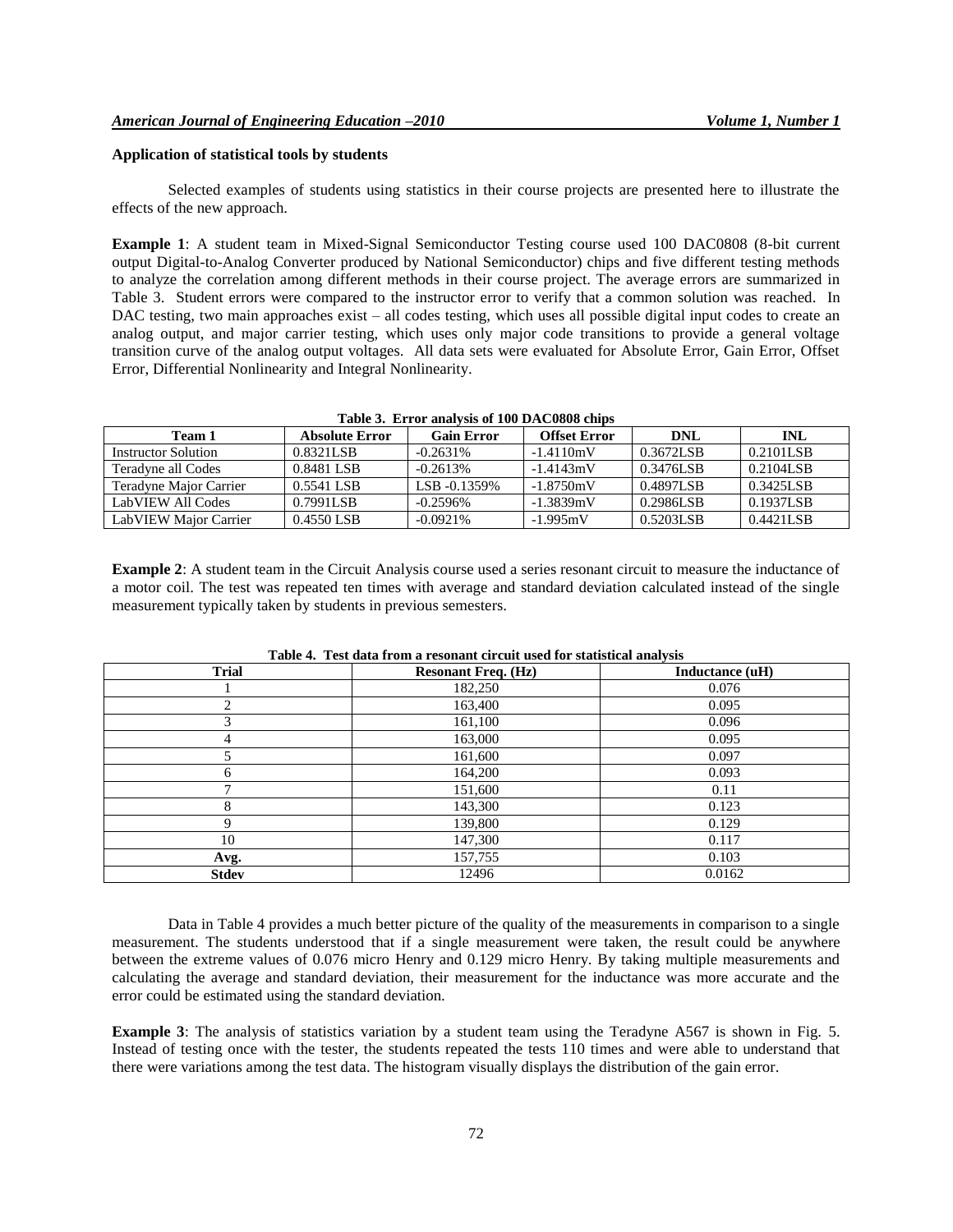'n



<span id="page-8-0"></span>**Fig. 5. Gain error statistical histogram showing 110 repetitive tests to determine noise contribution of the test platform.**

**Example 4**: A senior project design team used Monte Carlo Analysis to find the range of cut-off frequencies for a low pass filter. With the tools provided by Multisim, the students were able to minimize the cost of the component while meeting the design requirement. (The number of runs was reduced from the original 100 to 10 in order to have a better picture in this paper.)



**Example 5**: A student team working on a DC permanent motor project conducted statistical analysis to create a histogram, as illustrated in Fig. 7, to show the variation in motor speed. This helped the students take the variation into their design considerations, instead of simply using the nominal value of 265 rpm provided by the vendor.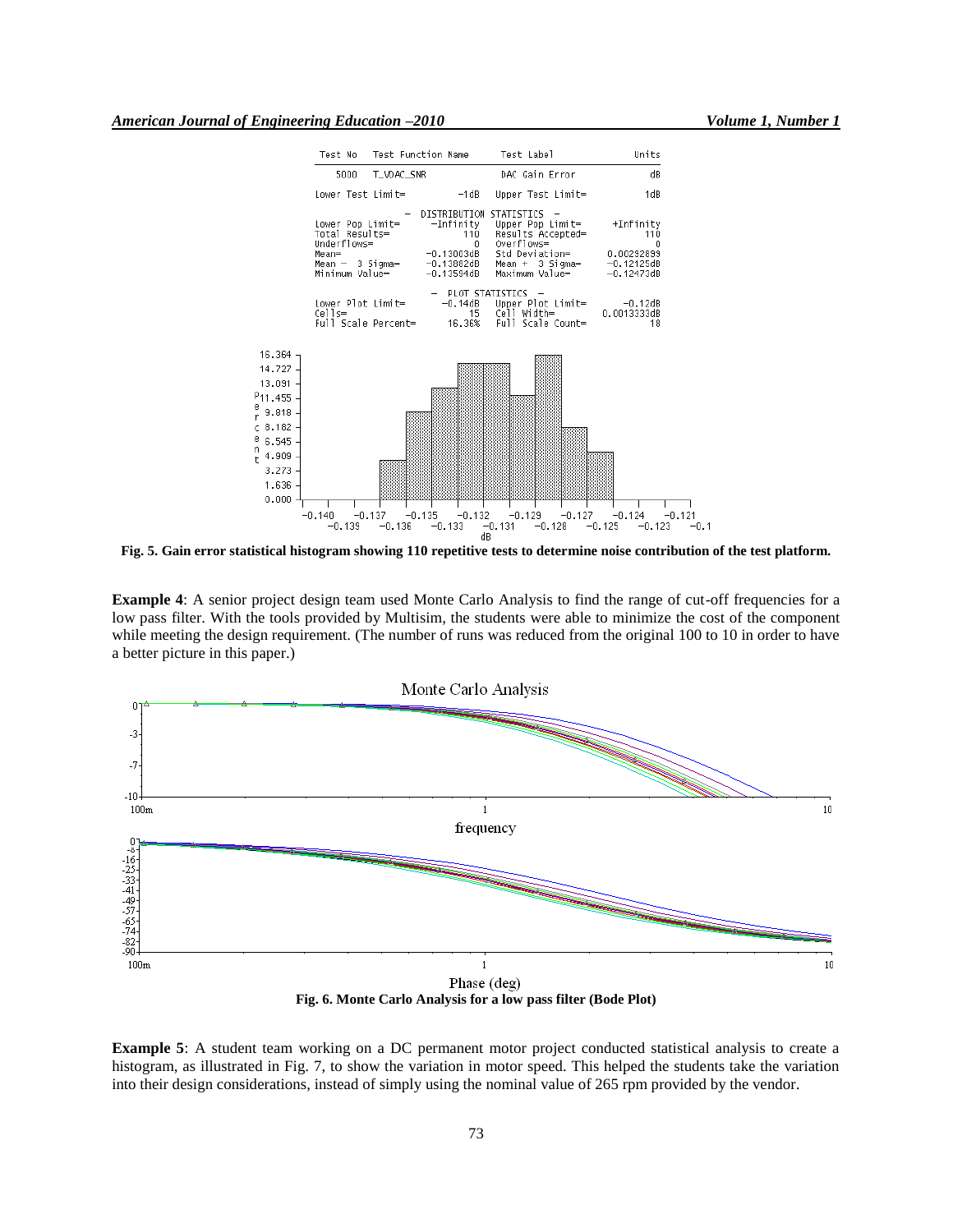

## **Student surveys**

Two student surveys were conducted in each semester for selected courses from Spring 2009 to Spring 2010, one in the beginning and one in the end of the semester. Students were asked to conduct self evaluations of their knowledge in several key areas related to the course; one of these areas was statistics and its application in engineering. Students rank themselves with a score of 1-10, with 1 implying "know nothing about this area" and 10 implying "an expert in the area". Since two surveys were available for each student, and the goal was to find out if the means for the scores were significantly improved, the most appropriate analysis tool is the paired t-test with the following hypotheses:

 $H_0$ **:**  $\mu_1 = \mu_2$  (The averages of the self evaluated student knowledge in statistics are the same in the beginning and end of the semester.)

 $H_1$ :  $\mu_1 > \mu_2$  (The average of the self evaluated student knowledge in statistics in the end of the semester is higher than that in beginning of the semester.)

The statistics from the student surveys are summarized in Table 5.

| Table 5. Statistics of student surveys |      |                           |  |  |  |
|----------------------------------------|------|---------------------------|--|--|--|
|                                        | Mean | <b>Standard deviation</b> |  |  |  |
| <b>Beginning of semester</b>           | 4.38 | 4.97                      |  |  |  |
| End of semester                        | 6.68 | 1.53                      |  |  |  |
| <b>Difference</b>                      |      | 2.60                      |  |  |  |

|  | <b>Table 5. Statistics of student survevs</b> |  |  |
|--|-----------------------------------------------|--|--|
|  |                                               |  |  |

The paired t-test is to compare the following quantity to  $t_{0.05, 78} = 1.825$ 

$$
t = \frac{\overline{d}}{s_d / \sqrt{n}}\tag{3}
$$

where *n* is the sample size, and equal to 78 in this analysis,  $d$  is the difference between the means of the two types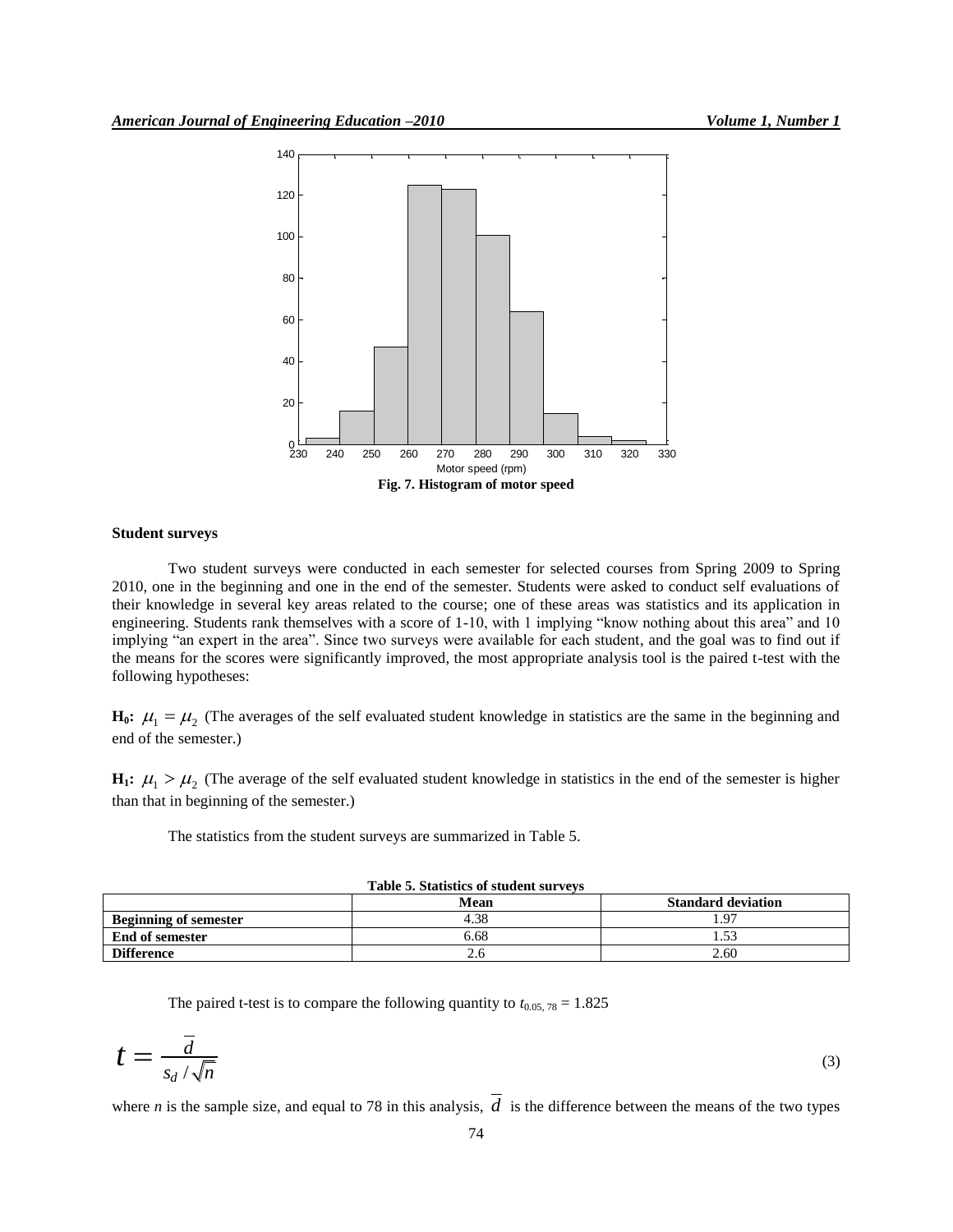of the problems,  $s_d$  is the standard deviation of the difference, and  $t_{0.05, 78}$  is the value in the t-distribution table (Wortman *et al.* 2001). A 95% confidence level is used. The *t* value in equation (3) can be easily calculated using the statistics in Table 5 to be  $t = 6.17$ , which is greater than  $t_{0.05, 78}$ . Therefore, with a confidence level of 95%, the null hypothesis  $\mathbf{H}_0$  is rejected and the alternative hypothesis  $\mathbf{H}_1$  is accepted. In other words, one can conclude that the students thought that their knowledge in statistics and its application in engineering improved after taking the course where statistics was taught using the new approach.

# **Use of statistical tools in course projects**

In the four courses being studied, before statistics was taught and applied using the new approach, 38% of the student course project reports included some statistical analysis; after the new approach was deployed that number increased to 78%, without a requirement for a statistical analysis from the course instructor.

In summary, the student self-evaluation and the use of statistical tools in course projects indicate that students have learned to use significantly more statistical analysis tools in evaluating the solutions to engineering problems.

# **IV. CONCLUSION**

In this paper, the initial effort to increase the application of statistical tools in the EET program at Texas A&M University is discussed. Taking advantage of the extensive educational research in teaching and learning statistics, a unique approach of learning-by-using was adopted.

Statistical concepts such as mean, standard deviation, probability distribution, and variation in system parameters were introduced to students. Tools and methods such as Six Sigma, Design of Experiments, Monte Carlo analysis, and regression were illustrated with real-world examples. Students at different levels, from sophomore to senior, learned these concepts and tools in different courses with multiple immersions in to the field of statistics. Students used professional software extensively for statistical analysis.

The desired short term outcome was to make students comfortable using software to conduct statistical analysis in solving engineering problems. The approach of learning-by-using is efficient and effective for EET students. It is also more flexible than a single traditional statistics course, since the materials can be taught whenever appropriate in individual courses. The frequent use of statistical tools was found to have reinforced the student learning, based upon the review of student self evaluations, and verification of the use of statistical tools in projects when they were not required. The long term goal of this new approach is to reduce the gap between what students learn in classroom and what they will face when entering the engineering profession.

It is worth noting that the learning-by-using approach provides an option to integrate statistics in ET programs, and it does not require another stand-alone engineering statistics course to be created. The relevance of the statistical analysis to the engineering problems faced by the students also increases students' motivation for learning and using statistical tools. Students' positive attitude towards statistics, as reflected in the self evaluation, can make a significant difference in using statistical tools to solve problems in the future. Interested readers are referred to research results in the area of role of self-efficacy in problem solving (Pajares *et al.* 1994).

The preliminary results from the pilot project to increase the use of statistics are promising. The anticipated next step is to use the learning-by-using approach discussed in this paper, in as many courses in the EET curriculum as possible. Through frequent exposure to statistical tools, students will become more comfortable with statistics. The more they use the tools, the more they will appreciate the usefulness and effectiveness of these tools.

As an effort to continually improve the EET program, more data will be collected for evaluation of the effectiveness of the proposed statistics teaching method and presented to the TAC of ABET review committee. Future results will be quantitatively and qualitatively evaluated through student and faculty surveys and feedback from former students and industry. Results from this research effort will continue to be made available to the engineering education field through publications and presentations.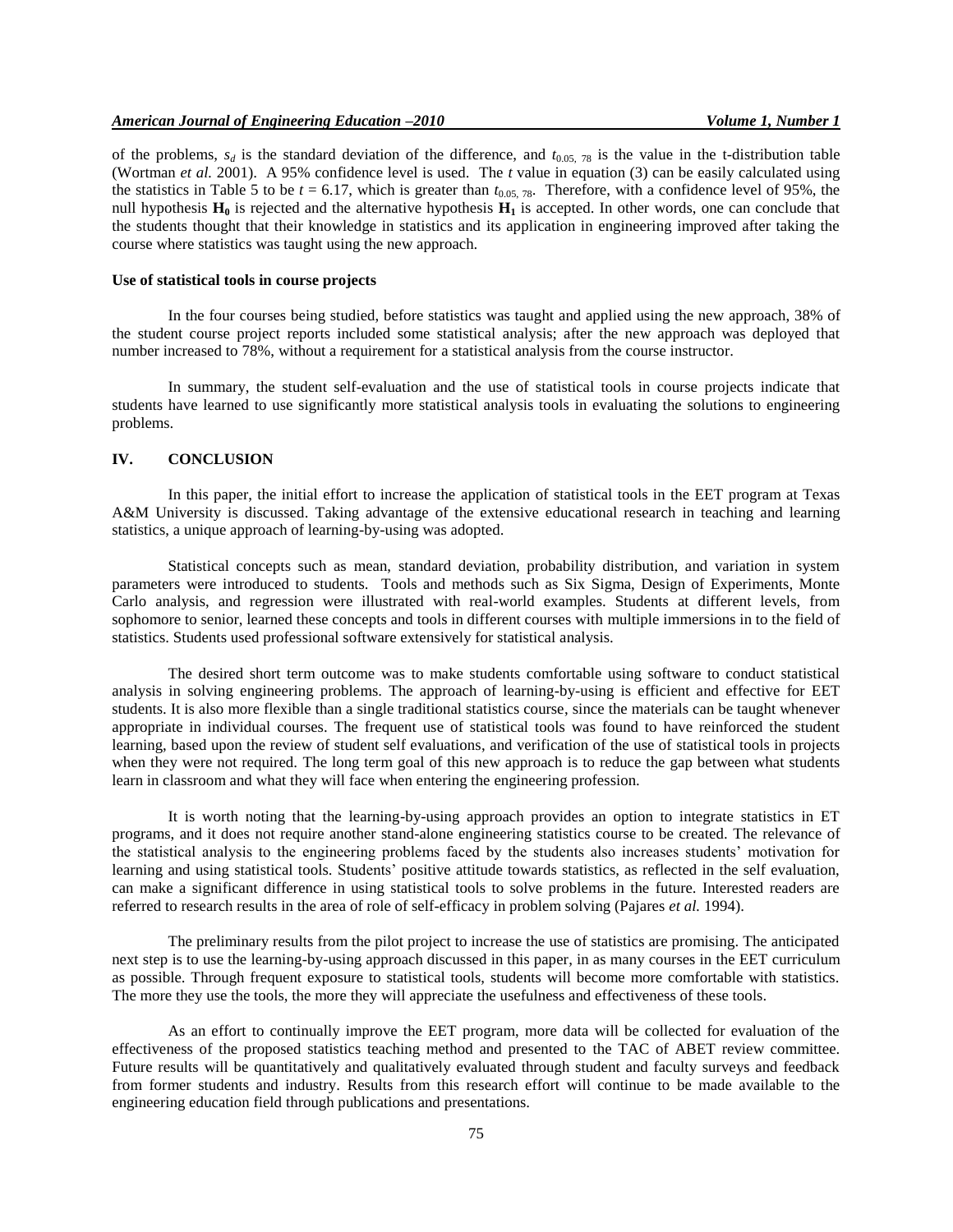# **AUTHOR INFORMATION**

**Wei Zhan** is an Assistant Professor of Electronics Engineering Technology at Texas A&M University. He earned his D.Sc. in Systems Science from Washington University in 1991. From 1991 to 1995, he worked at University of California, San Diego and Wayne State University. From 1995 to 2006, he worked in the automotive industry as a system engineer. In 2006, he joined the Electronics Engineering Technology faculty at Texas A&M University. His research activities include control system theory and applications to industry, systems engineering, robust design, Six Sigma, modeling, simulation, and optimization.

**Rainer Fink** was born in Speyer, West Germany in 1966. He received the BS degree in biomedical engineering (1988), the MS degree in biomedical engineering (1992), and the Ph.D. in biomedical engineering (1995) from Texas A&M University. After finishing his Ph.D., he was a lecturer in the Bioengineering Program and the Department of Engineering Technology at Texas A&M University. In August 1996, he joined the Electronics Engineering Technology faculty at Texas A&M University. His research activities include mixed-signal testing, analog circuit design and biomedical electronics.

**Alex Fang** is an Assistant Professor in the Department of Engineering Technology and Industrial Distribution at Texas A&M University. He received the BS degree in aerospace engineering (1976) from Tamkang University in Taiwan, the MS degree in aerospace engineering (1987) and the Ph.D. degree in mechanical engineering (1996) from Texas A&M University. He joined Texas A&M in 2007. He teaches courses in the area of nondestructive testing (NDT), nonmetallic materials, and strength of materials. Dr Fang's research interests are in the areas of ceramic grinding, lapping, and polishing, NDT, acoustics, genetic algorithm, and multi-objective optimization.

## **REFERENCES**

- 1. Allen, K. Stone, A. Rhoads, T.R., and Murphy, T.J. 2004. The Statistics Concepts Inventory: Developing a Valid and Reliable Instrument, ASEE Annual Conference.
- 2. Arnholt, A. T. 1997. Using Simulation as a Teaching Technique in Determining Power and Efficiency of Various Statistics, American Statistical Association Proceedings of the Section on Statistical Education, Alexandria, VA: American Statistical Association, pp. 143-147.
- 3. ASA Section on Statistical Education Committee on Training of Statisticians for Industry, 1980. Preparing Statisticians for Careers in Industry, *The American Statistician*, 34, pp. 65-75.
- 4. Barton, R.R., Nowack, C.A., Bisgaard, S., Czitrom, V., Spurrier, J. D., and Vardeman, S. 1998. A One-Semester, Laboratory-Based Quality-Oriented Statistics Curriculum for Engineering Students, *The American Statistician*, Vol. 52.
- *5.* Bryce, G. R. 1993. Data Driven Experiences in an Introductory Statistics Course for Engineers Using Student Collected Data, Proceedings of the Section on Statistical Education, American Statistical Association, pp. 155-160.
- 6. Carr, R. 2002. Teaching statistics using demonstrations implemented with excel, *ICOTS 6.*
- 7. Casella, G. 2004. *Monte Carlo Statistical Methods*, Springer.
- 8. delMas, R. C. Garfield, J., and Chance, B. L. 1999. [A Model of Classroom Research in Action: Developing](http://www.amstat.org/publications/jse/secure/v7n3/delmas.cfm)  [Simulation Activities to Improve Students' Statistical Reasoning,](http://www.amstat.org/publications/jse/secure/v7n3/delmas.cfm) *Journal of Statistics Education*, 7(3).
- 9. Fernández de Carrera, E. T. 2006. Engineering statistical needs and engineering curriculum: an analysis, The Proceedings of ICOTS 7.
- 10. Fink, R. 2005. Teaching the Significance of Data Correlation in Semiconductor Testing, Proceedings of the 2005 American Society for Engineering Education Annual Conference & Exposition.
- 11. Franklin, C. and Kader, G. 2006. A sequence of activities for developing statistical concepts. *Statistics Teachers Network*, 68, pp. 1-12,
- 12. Garfield, J. 1993. Teaching Statistics Using Small-Group Cooperative Learning, *Journal of Statistics Education*, Vol.1, No.1.
- 13. Godfrey, B. 1986. Future Directions in Statistics, *Report 10*, Center for Quality and Productivity Improvement, University of Madison, WI, pp. 34-39.
- 14. Harry M. and Schroeder, R. 2000. *Six Sigma: The Breakthrough Management Strategy Revolutionizing the World's Top Corporations*, New York: Doubleday.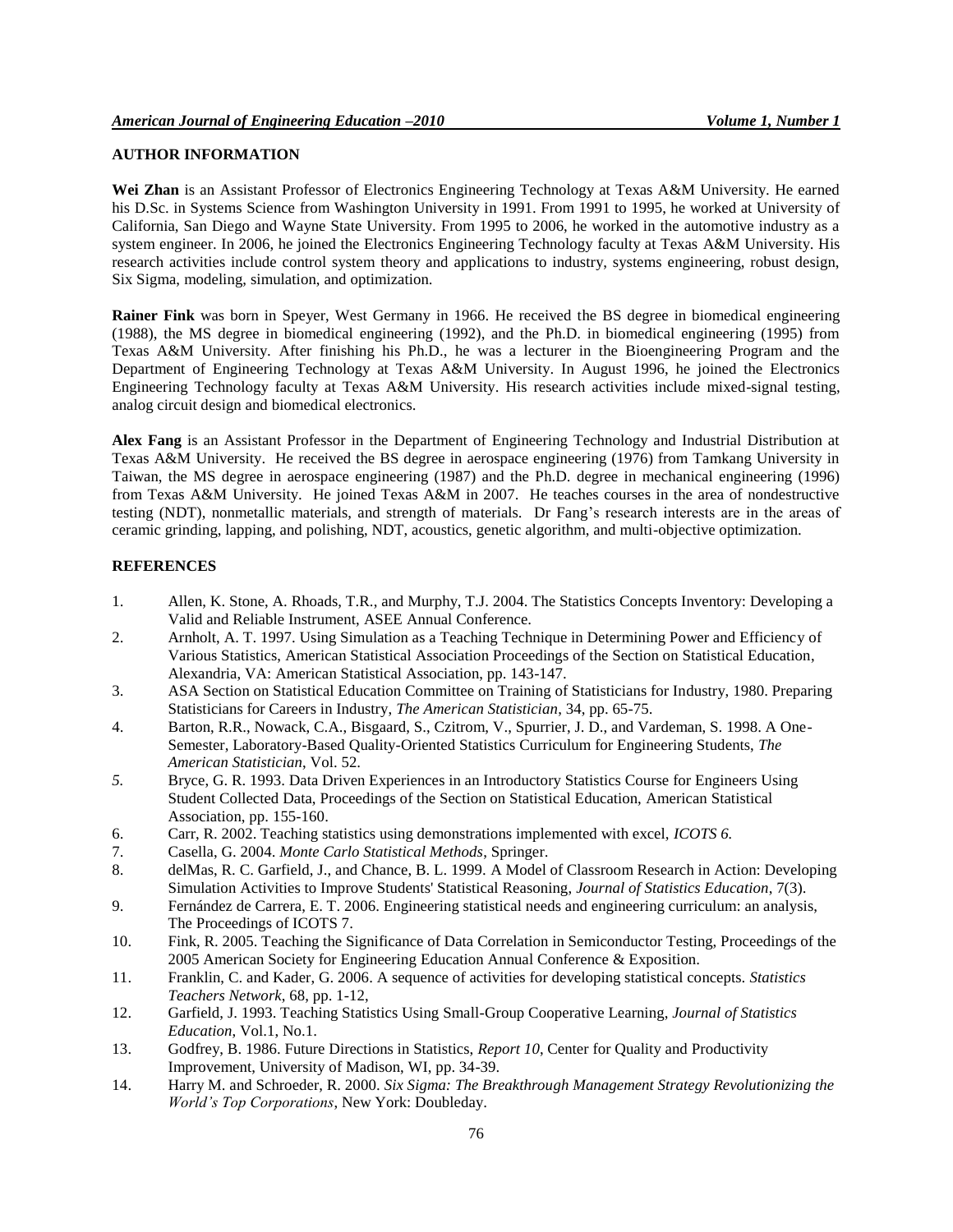- 15. Hogg, R. 1991. Statistical Education: Improvements are Badly Needed, *The American Statistician* 45, pp. 342-343.
- 16. Hogg, R. V., *et al*., 1985. Statistical Education for Engineers: An Initial Task Force Report, *The American Statistician*, 39, pp. 168-175.
- 17. Hunt, N. 1994. Teaching statistics using a spreadsheet, Proceedings of the Fourth International Conference on Teaching Statistics, Morocco, Vol. 2, p. 432.
- 18. Koretsky, M. D. 1998. Applied Chemical Process Statistics Bringing Industrial Data to the Classroom, ASEE Annual Conference.
- 19. Lovgren, R. and Racer, M., 1999. Statistics Projects Three Examples to Relate Theory and Application," ASEE Annual Conference.
- 20. Marchetti, C.E. and Gupta, S. K., 2003. Engineering Modules for Statistics Courses, ASEE Annual Conference.
- 21. Marvel, J. H. and Standridge, C. R., 2003. Development of a Freshman Engineering Measurements and Analysis Course Integrated with Calculus-based Statistics," ASEE Annual Conference.
- *22.* Meyer R. and Krueger, D. 2005. *A Minitab guide to statistics*, 3rd ed., Prentice Hall.
- 23. Mills, J. D. 2002. Using Computer Simulation Methods to Teach Statistics: A Review of the Literature, *Journal of Statistics Education* Vol. 10, No. 1.
- 24. Mosteller, F. 1980. Teaching of Statistics, *The American Statistician*, 34, pp. 11-17.
- 25. Montgomery, D. C. 2008. *Design and Analysis of Experiments*, 7th ed. Hoboken, NJ: John Wiley and Sons, Inc.
- 26. Mvududu, N. 2003. A cross-cultural study of the connection between students' attitudes towards statistics and the use of constructivist strategies in the course, *Journal of Statistics Education,* Vol. 11(3).
- 27. Pajares, F. and Miller, M. D. 1994. Role of self-efficacy and self-concept beliefs in mathematical problem solving: A path analysis, *Journal of Educational Psychology*, Vol. 86(2), pp. 193-203.
- 28. Petruccelli, J. D., Nandram, B., and Chen, M-H. 1995. Implementation of a modular laboratory and project-based statistics curriculum, ASA Proceedings of the Section on Statistical Education, pp. 165-170.
- 29. Pong, C. and Le, T. 2006. Development of hands-on experimentation experience for civil engineering design courses at San Francisco State University, ASEE Annual Conference.
- 30. Prudich, M., Ridgway, D., and Young, V. 2003. Integration of Statistics Throughout the Undergraduate Curriculum: Use of the Senior Chemical Engineering Unit Operations Laboratory as an End of-Program Statistics Assessment Course, ASEE Annual Conference.
- 31. Reeder, J. 2006. *Using Multisim 9: Troubleshooting DC/AC Circuits*, 4<sup>th</sup> ed., Delmar Cengage Learning.
- 32. Romero, R., Ferrer, A., Capilla, C., Zunica, L., Balasch, S., Serra, V., and Alcover, R. 1995. Teaching Statistics to Engineers: An Innovative Pedagogical Experience, *Journal of Statistics Education* Vol.3, No.1.
- 33. Romeu, J. L. 1986. Teaching Engineering Statistics with Simulation: A Classroom Experience, *The Statistician* (RSS Series D) 35, pp. 441-448.
- 34. Romeu, J. L. 2006. Teaching engineering statistics to practicing engineers, The Proceedings of ICOTS 7.
- 35. Runger, G., Brem, S., Hubele, N., Rotante, T., and Kennedy, K. 2003. Case-Based Reasoning for Engineering Statistics, ASEE Annual Conference.
- 36. Schmidt, K. and Markey, M. 2006. Assessing an instructional technology scaffold for reinforcing learning of probability and statistics, ASEE Annual Conference.
- 37. Schmucker, D.G. 2004. Not as bad as it seems: Teaching Probability and Statistics in Civil Engineering, ASEE Annual Conference.
- 38. Smith, G. 1998. Learning Statistics by Doing Statistics, Journal of Statistics Education Vol.6, No.3.
- 39. Snee, R. D. 1993. What's Missing in Statistical Education?, *The American Statistician*, 47, pp. 149-154.
- 40. Snee, R.D., 2004. Six Sigma: the evolution of 100 years of business improvement methodology, *International Journal of Six Sigma and Competitive Advantage*, Vol. 1, No.1, pp. 4 – 20.
- 41. Standridge, C. R. and Marvel, J.M. 2002. Engineering Statistics as a Laboratory Course, ASEE Annual Conference.
- 42. The MathWorks, Inc., 2008. *MATLAB® 7 Getting Started Guide*.
- 43. Tougaw, D. 2005. Integration of Active Learning Exercises into a Course on Probability and Statistics, ASEE Annual Conference.
- 44. Villagarcia, T. 1998. The Use of Consulting Work to Teach Statistics to Engineering Students, *Journal of Statistics Education,* Vol.6, No.2.